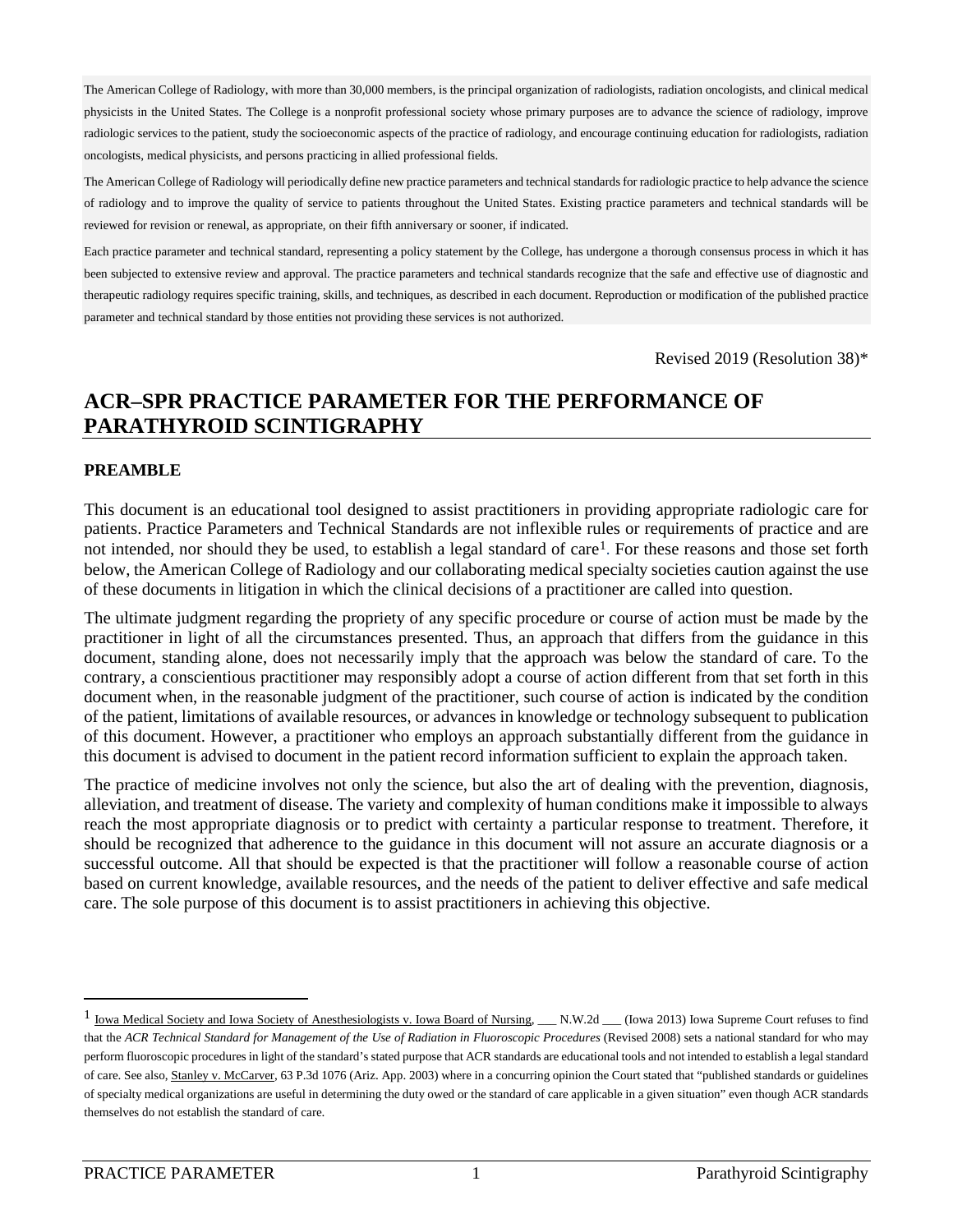# **I. INTRODUCTION**

This practice parameter was revised collaboratively by the American College of Radiology (ACR) and the Society for Pediatric Radiology (SPR). It is intended to guide physicians performing and interpreting parathyroid scintigraphy in adult and pediatric patients.

The goal of parathyroid scintigraphy is to produce images of diagnostic quality to assist in the detection and localization of hyperfunctioning parathyroid tissue in normal or ectopic locations in patients with clinical hyperparathyroidism as shown by elevated levels of serum-ionized calcium and parathyroid hormone (PTH). When properly performed, imaging with radiopharmaceuticals that localize in parathyroid tissue is a sensitive means of detecting parathyroid adenomas. These examinations may also detect parathyroid carcinomas in patients with known hyperparathyroidism. Although multigland hyperplasia may also be detected on this examination, it is more often associated with negative or equivocal results [\[1](#page-6-0)[,2\]](#page-6-1). As with all nuclear medicine examinations, scintigraphic findings must be correlated with clinical information and other imaging modalities.

Application of this practice parameter should be in accordance with the ACR–SPR Technical Standard for [Diagnostic Procedures Using Radiopharmaceuticals](https://www.acr.org/-/media/ACR/Files/Practice-Parameters/Radiopharmaceuticals.pdf?la=en) [\[3\]](#page-6-2).

# **II. DEFINITIONS**

#### Single Radiopharmaceutical Dual-Phase Imaging

Utilization of a single radiopharmaceutical with imaging at two time points (early and delayed).

# Dual Radiopharmaceutical Imaging

Imaging of two different radiopharmaceuticals at a single time point, which is achievable by utilizing the differences in photopeaks.

# **III. INDICATIONS AND CONTRAINDICATIONS**

Parathyroid scintigraphy is used to identify and localize hyperfunctioning parathyroid tissue prior to surgery in a patient with clinically proven hyperparathyroidism (persistently elevated serum calcium and PTH) in the proper clinical setting. This helps to facilitate and expedite surgical excision, shorten hospital stay for the patient, and is more cost effective. It may also be used in postoperative patients with persistent or recurrent hyperparathyroidism to detect residual or ectopic parathyroid tissue. This imaging examination is not intended as a screening test for hyperparathyroidism.

Technetium-99m sestamibi is the universally accepted radiopharmaceutical for this purpose. However, uptake is not specific to parathyroid adenoma or hyperplasia but may also localize to benign or malignant tumors in any organ or tissue, including adenoma (thyroid or parathyroid), lymphoma, sarcoma, benign bone tumor (brown tumor, osteitis fibrosa cystica), and malignancy (primary or metastatic, including breast cancer and multiple myeloma).

The **ACR–SPR** Practice Parameter for Imaging Pregnant or Potentially Pregnant Adolescents and Women with [Ionizing Radiation](https://www.acr.org/-/media/ACR/Files/Practice-Parameters/Pregnant-Pts.pdf) provides useful information on radiation risks to the fetus regardless of source. Information on managing pregnant or potentially pregnant patients undergoing nuclear medicine procedures is available from the International Commission on Radiological Protection [\[4-6\]](#page-6-3).

# **IV. QUALIFICATIONS AND RESPONSIBILITIES OF PERSONNEL**

See the [ACR–SPR Technical Standard for Diagnostic Procedures Using Radiopharmaceuticals](https://www.acr.org/-/media/ACR/Files/Practice-Parameters/Radiopharmaceuticals.pdf?la=en) **[\[3\]](#page-6-2)**.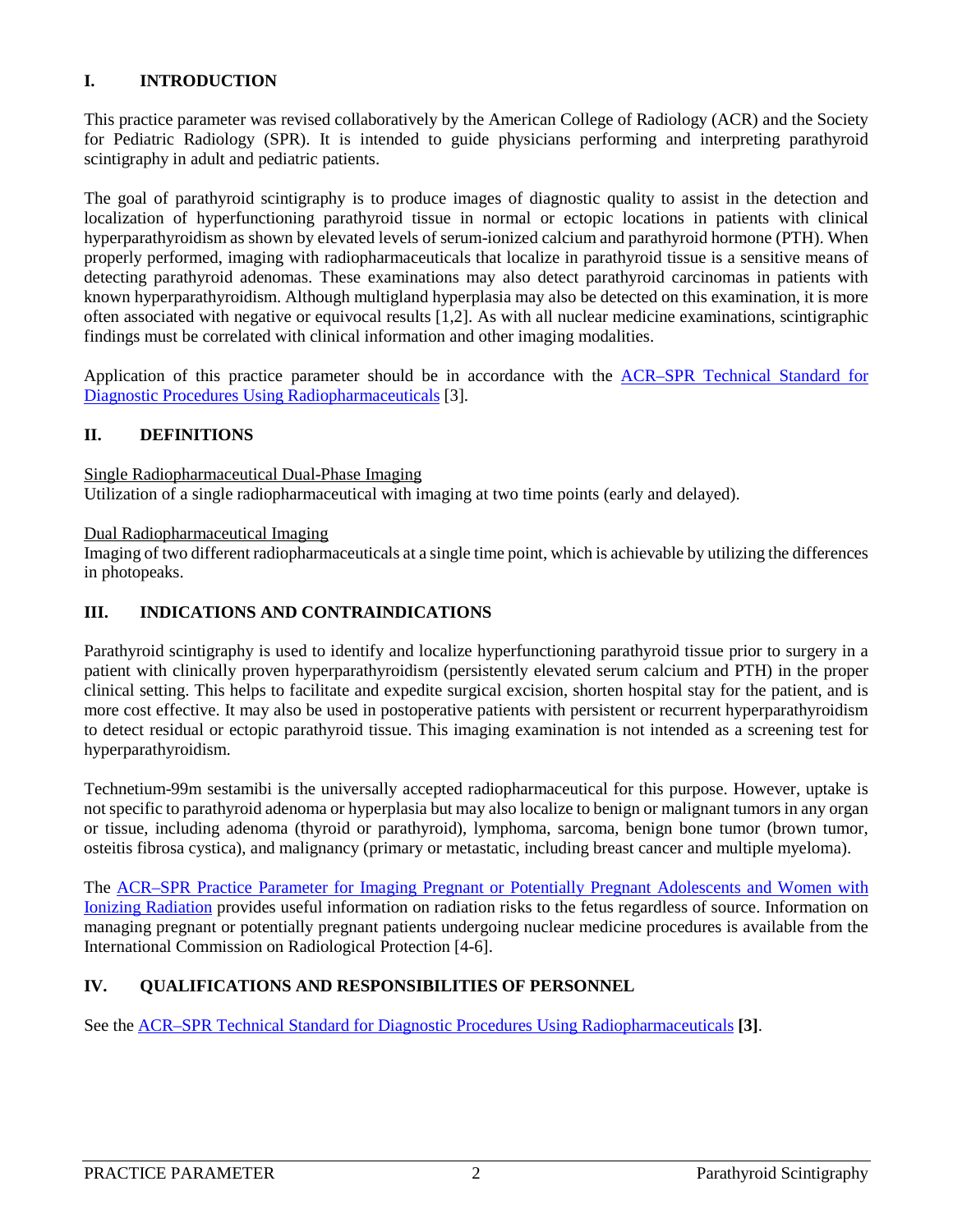# **V. SPECIFICATIONS OF THE EXAMINATION**

The written or electronic request for parathyroid scintigraphy should provide sufficient information to demonstrate the medical necessity of the examination and allow for its proper performance and interpretation.

Documentation that satisfies medical necessity includes 1) signs and symptoms and/or 2) relevant history (including known diagnoses). Additional information regarding the specific reason for the examination or a provisional diagnosis would be helpful and may at times be needed to allow for the proper performance and interpretation of the examination.

The request for the examination must be originated by a physician or other appropriately licensed health care provider. The accompanying clinical information should be provided by a physician or other appropriately licensed health care provider familiar with the patient's clinical problem or question and consistent with the state's scope of practice requirements. (ACR Resolution 35 adopted in 2006 – revised in 2016, Resolution 12-b)

#### A. Patient Preparation

There is no specific patient preparation. Elevated PTH and serum calcium levels should be documented.

- B. Radiopharmaceuticals
	- 1. Radiopharmaceuticals localizing in both thyroid and parathyroid tissues

Although technetium-99m tetrofosmin and thallium-201 chloride historically have been used for parathyroid tissue localization, technetium-99m sestamibi is now the widely accepted radiopharmaceutical of choice [\[7-10\]](#page-6-4).

- a. Technetium-99m sestamibi given intravenously in an administered activity of 20 to 30 mCi (740 to 1,110 MBq) that localizes in both thyroid and parathyroid tissues in proportion to local blood flow and percentage of mitochondria in oxyphil cells [\[11\]](#page-6-5). The rate of radiopharmaceutical clearance (also called washout) from hyperplastic and/or neoplastic parathyroid tissue is usually slower than from the normal thyroid and parathyroid tissues.
- b. Administered activity for children should be determined based on body weight and should be as low as reasonably achievable (ALARA) for diagnostic image quality. For children, the recommended administered activity of technetium-99m sestamibi is 0.3 mCi/kg, with a minimum administered activity of 1 mCi and maximum administered activity of 20 mCi [\[12\]](#page-6-6).
- 2. Radiopharmaceuticals localizing in the thyroid in proportion to thyroid function can help outline the thyroid anatomy (see the [ACR–SPR Practice Parameter for the Performance of Scintigraphy and Uptake](https://www.acr.org/-/media/ACR/Files/Practice-Parameters/Thy-Scint.pdf)  [Measurements for Benign and Malignant Thyroid Disease\)](https://www.acr.org/-/media/ACR/Files/Practice-Parameters/Thy-Scint.pdf) [\[13\]](#page-7-0).
	- a. Technetium-99m pertechnetate is given intravenously in an administered activity of 1 to 10 mCi (37- 370 MBq) and is trapped by the follicular cells of the thyroid.
	- b. Iodine-123 sodium iodide is given orally in an administered activity of 200 to 600  $\mu$ Ci (7.5-22 MBq) and is trapped and organified by the follicular cells of the thyroid.
- C. Imaging Protocols

There are two different strategies for imaging: (1) single radiopharmaceutical dual-phase imaging (early and delayed) and, less commonly, (2) dual radiopharmaceutical imaging (two different radiopharmaceuticals). For both strategies, it is important to image the neck and mediastinum (at least through the mid heart) to evaluate for possible ectopic parathyroid tissue.

1. Single radiopharmaceutical dual-phase imaging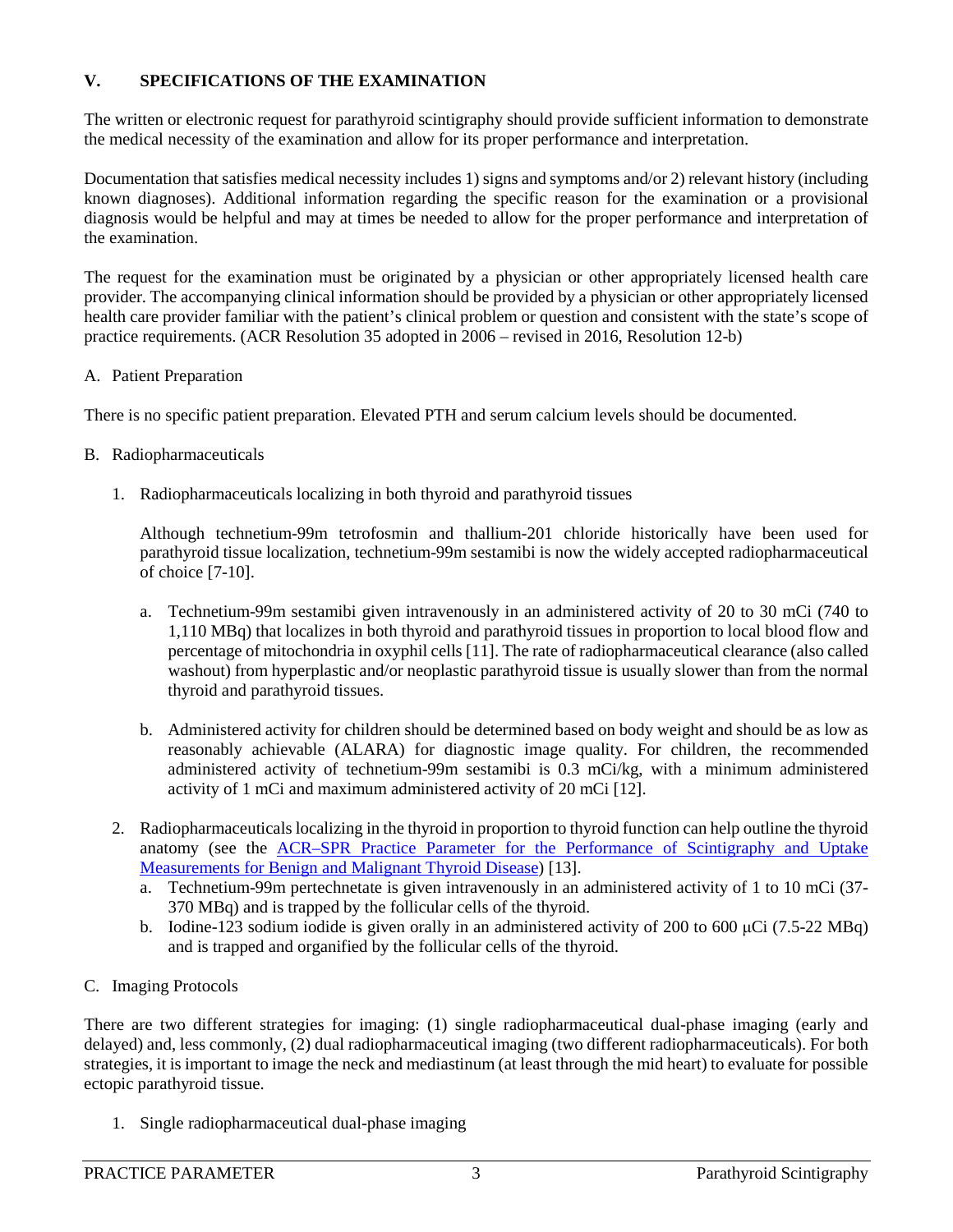After intravenous administration of technetium-99m sestamibi anterior, right anterior oblique, and left anterior oblique planar images of the neck and anterior planar images of the thorax are obtained at 10 to 30 minutes (early images) and again at 90 to 180 minutes (delayed images). Because abnormal parathyroid tissue usually retains the radiopharmaceutical for a longer period of time than normal thyroid or parathyroid tissue, abnormal tissues appear as persistent foci of increased activity on the delayed images. Although the single radiopharmaceutical dual-phase imaging technique relies on differential washout, some parathyroid lesions with more rapid radiopharmaceutical washout may be difficult to detect. Single-photon emission computed tomography (SPECT)/CT, SPECT, and dual radiopharmaceutical imaging have increased sensitivity and may improve detection of abnormal parathyroid tissue with rapid washout [\[14\]](#page-7-1). If SPECT or SPECT/CT is not performed as part of the protocol, pinhole-collimated images of the neck can improve resolution and permit anterior oblique images for lesion depth estimation.

2. Dual radiopharmaceutical imaging

In this strategy, an image acquired after the administration of a radiopharmaceutical that accumulates only in thyroid tissue (technetium-99m pertechnetate or iodine-123 sodium iodide) is subtracted digitally or by qualitative visual comparison from an image acquired after administration of a radiopharmaceutical that localizes in both thyroid and parathyroid tissue (technetium-99m sestamibi). Imaging relies on using appropriate photopeaks of the two radiopharmaceuticals administered or different administered activities of the two radiopharmaceuticals. Two approaches are used: (1) the thyroid-seeking radiopharmaceutical is given first or (2) the parathyroid radiopharmaceutical is given first.

3. SPECT or SPECT/CT imaging

SPECT imaging, separately or together with SPECT/CT, has been shown to increase sensitivity and greatly improve anatomic localization for the surgeon, especially in cases of ectopic parathyroid tissue. SPECT or SPECT/CT imaging is most sensitive and accurate when performed immediately after the initial planar images with the field of view matching that of the planar images.

Various protocols for SPECT/CT and SPECT imaging with single- and dual-phase technetium-99m sestamibi parathyroid scintigraphy are in clinical use. These include performing SPECT/CT (or SPECT) immediately after the early planar images, after the delayed planar images, or after both sets of images. One large investigation showed that early SPECT/CT (or SPECT) imaging in combination with any delayed imaging method (planar, SPECT, or SPECT/CT) had the highest accuracy for parathyroid adenoma localization. This is thought to be related to the rapid sestamibi washout from some parathyroid adenomas and many hyperplastic parathyroid glands [\[8,](#page-6-7)[10\]](#page-6-8).

# **VI. EQUIPMENT SPECIFICATIONS**

# A. Gamma Camera

Any gamma camera may be used. A low-energy, high-resolution parallel-hole collimator is the standard for imaging the neck and mediastinum. Pinhole collimation can improve resolution of the neck and permit 35°right and left anterior oblique and lateral images for lesion depth determination [\[15\]](#page-7-2). A 20% window centered around a 140-keV photopeak should be used [\[8\]](#page-6-7).

# **B. SPECT, SPECT/CT**

SPECT data are optimally acquired over a 360° elliptical body-contouring orbit. The SPECT acquisition requires approximately 25 minutes and ranges from 120 to 60 projections obtained at 15 to 25 seconds per projection at 3° to 6° angles, depending on the sensitivity of the detector and number of projections. The SPECT data are acquired into a  $128 \times 128$  matrix corrected for attenuation and reconstructed using an ordered subset expectation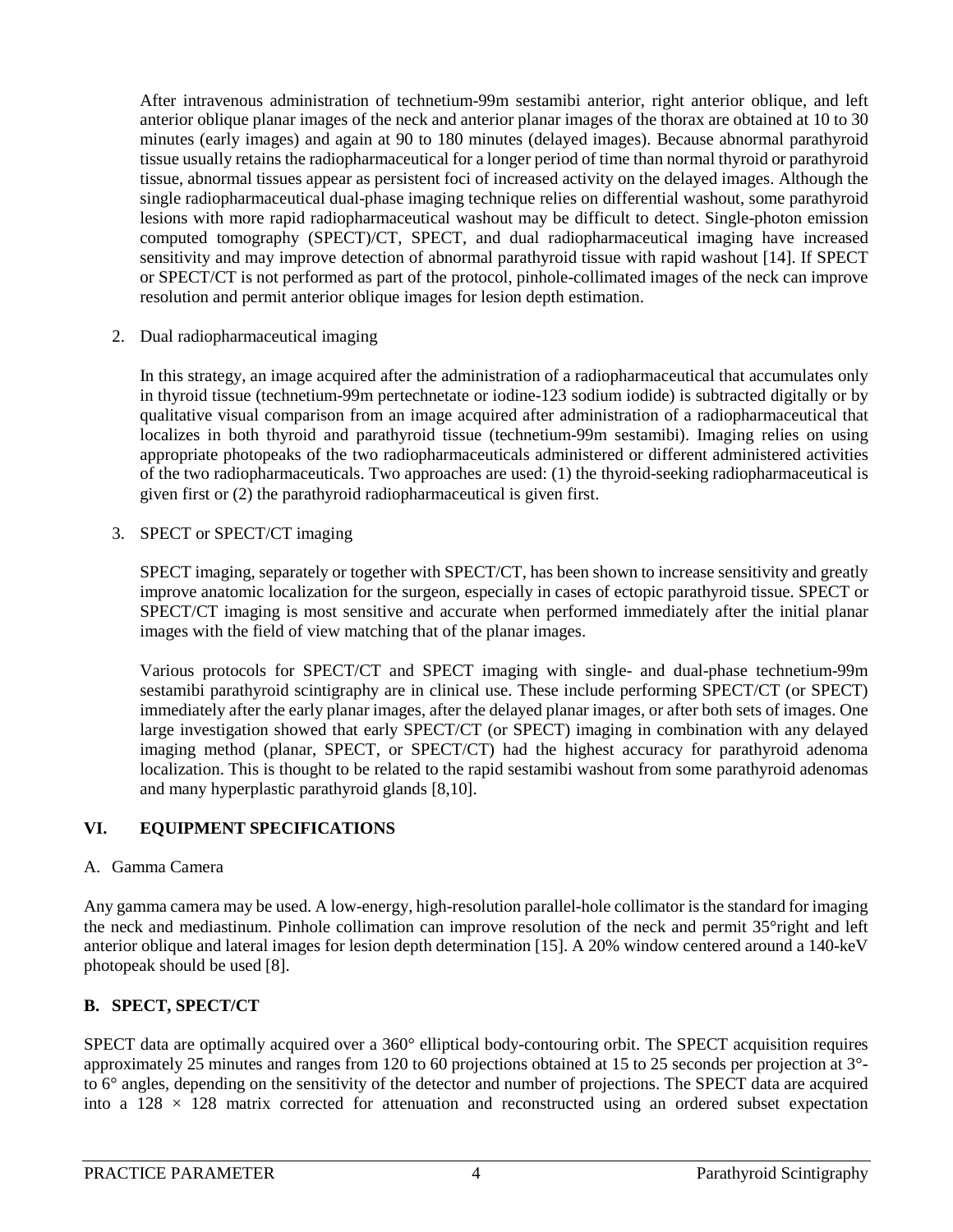maximization iterative technique. A 3-D postprocessing filter is usually applied to the SPECT data as per the manufacturer's specifications.

CT acquisition parameters vary according to individual patient, laboratory, and equipment manufacturer. Typically, a tube current ranging from 100 to 200 mAs and a voltage of 120 kVp (ranging from 100-140 kVp) are used. Also, 10-mm slices are typically reconstructed in a  $256 \times 256$  matrix. Intravenous contrast is usually not administered for SPECT/CT parathyroid scintigraphy [\[8\]](#page-6-7).

The reconstructed data are ideally displayed as separate SPECT, CT, and fusion image sets in the three standard projections (axial, coronal, and sagittal). These image sets should be coregistered so that the body regions are displayed by the number slices of any given projection.

At some centers, surgeons increasingly utilize handheld gamma probe devices to enhance their intraoperative identification of parathyroid lesions after administration of technetium-99m sestamibi at the same administered activity used for preoperative diagnostic examination. In such cases, skin marking may be done by the radiologist preoperatively, ie, within a few hours before the patient goes to surgery [\[7\]](#page-6-4).

# **VII. DOCUMENTATION**

Reporting should be in accordance with the ACR Practice Parameter [for Communication of Diagnostic Imaging](https://www.acr.org/-/media/ACR/Files/Practice-Parameters/CommunicationDiag.pdf)  [Findings](https://www.acr.org/-/media/ACR/Files/Practice-Parameters/CommunicationDiag.pdf) [\[16\]](#page-7-3).

The report should include the radiopharmaceutical, administered activity, and route of administration, as well as any other pharmaceuticals administered, also with dosage and route of administration.

# **VIII. RADIATION SAFETY IN IMAGING**

Radiologists, medical physicists, registered radiologist assistants, radiologic technologists, and all supervising physicians have a responsibility for safety in the workplace by keeping radiation exposure to staff, and to society as a whole, "as low as reasonably achievable" (ALARA) and to assure that radiation doses to individual patients are appropriate, taking into account the possible risk from radiation exposure and the diagnostic image quality necessary to achieve the clinical objective. All personnel that work with ionizing radiation must understand the key principles of occupational and public radiation protection (justification, optimization of protection and application of dose limits) and the principles of proper management of radiation dose to patients (justification, optimization and the use of dose reference levels) [http://www-pub.iaea.org/MTCD/Publications/PDF/Pub1578\\_web-57265295.pdf.](http://www-pub.iaea.org/MTCD/Publications/PDF/Pub1578_web-57265295.pdf)

Facilities and their responsible staff should consult with the radiation safety officer to ensure that there are policies and procedures for the safe handling and administration of radiopharmaceuticals and that they are adhered to in accordance with ALARA. These policies and procedures must comply with all applicable radiation safety regulations and conditions of licensure imposed by the Nuclear Regulatory Commission (NRC) and by state and/or other regulatory agencies. Quantities of radiopharmaceuticals should be tailored to the individual patient by prescription or protocol.

Nationally developed guidelines, such as the ACR's Appropriateness Criteria<sup>®</sup>, should be used to help choose the most appropriate imaging procedures to prevent unwarranted radiation exposure.

Additional information regarding patient radiation safety in imaging is available at the Image Gently® for children [\(www.imagegently.org\)](http://www.imagegently.org/) and Image Wisely® for adults [\(www.imagewisely.org\)](http://www.imagewisely.org/) websites. These advocacy and awareness campaigns provide free educational materials for all stakeholders involved in imaging (patients, technologists, referring providers, medical physicists, and radiologists).

Radiation exposures or other dose indices should be measured and patient radiation dose estimated for representative examinations and types of patients by a Qualified Medical Physicist in accordance with the applicable ACR technical standards. Regular auditing of patient dose indices should be performed by comparing the facility's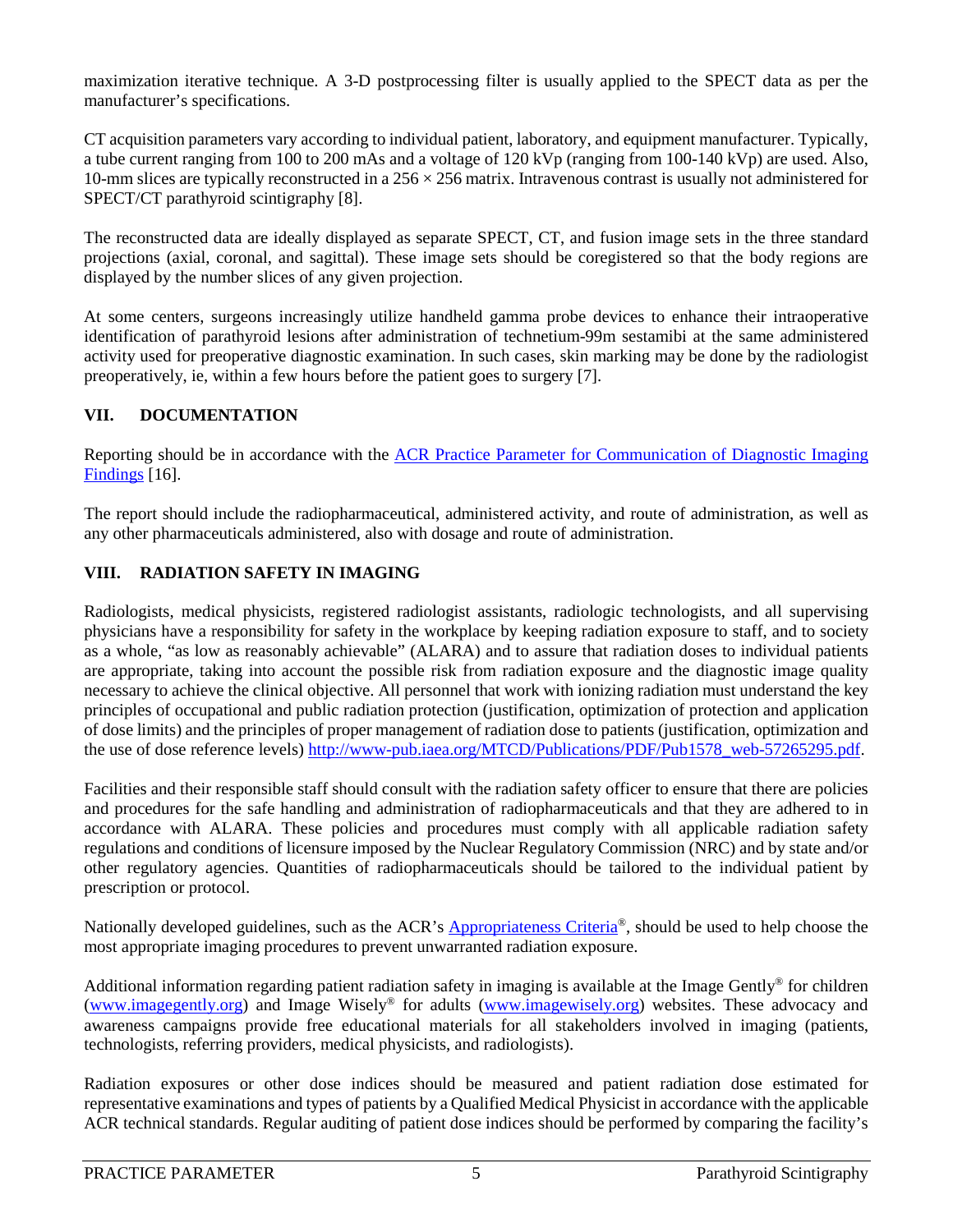dose information with national benchmarks, such as the ACR Dose Index Registry, the NCRP Report No. 172, Reference Levels and Achievable Doses in Medical and Dental Imaging: Recommendations for the United States or the Conference of Radiation Control Program Director's National Evaluation of X-ray Trends. (ACR Resolution 17 adopted in 2006 – revised in 2009, 2013, Resolution 52).

# **IX. QUALITY CONTROL AND IMPROVEMENT, SAFETY, INFECTION CONTROL, AND PATIENT EDUCATION**

Policies and procedures related to quality, patient education, infection control, and safety should be developed and implemented in accordance with the ACR Policy on Quality Control and Improvement, Safety, Infection Control, and Patient Education appearing under the heading *Position Statement on QC & Improvement, Safety, Infection Control*, *and Patient Education* on the ACR website [\(https://www.acr.org/Advocacy-and-Economics/ACR-](https://www.acr.org/Advocacy-and-Economics/ACR-Position-Statements/Quality-Control-and-Improvement)[Position-Statements/Quality-Control-and-Improvement\)](https://www.acr.org/Advocacy-and-Economics/ACR-Position-Statements/Quality-Control-and-Improvement).

Equipment performance monitoring should be in accordance with the [ACR–AAPM Technical Standard for Nuclear](https://www.acr.org/-/media/ACR/Files/Practice-Parameters/Gamma-Cam.pdf)  [Medical Physics Performance Monitoring of Gamma Cameras](https://www.acr.org/-/media/ACR/Files/Practice-Parameters/Gamma-Cam.pdf) [\[17\]](#page-7-4).

# **ACKNOWLEDGEMENTS**

This practice parameter was revised according to the process described under the heading *The Process for Developing ACR Practice Parameters and Technical Standards* on the ACR website [\(https://www.acr.org/Clinical-](https://www.acr.org/Clinical-Resources/Practice-Parameters-and-Technical-Standards)[Resources/Practice-Parameters-and-Technical-Standards\)](https://www.acr.org/Clinical-Resources/Practice-Parameters-and-Technical-Standards) by the Committee on Practice Parameters and Technical Standards – Nuclear Medicine and Molecular Imaging of the ACR Commission on Nuclear Medicine and Molecular Imaging and the Committee on Practice Parameters – Pediatric Radiology of the ACR Commission on Pediatric Radiology in collaboration with and the SPR.

Collaborative Committee – members represent their societies in the initial and final revision of this practice parameter

ACR SPR Twyla B. Bartel, DO, MBA, Chair Nadia F. Mahmood, MD Shane B. Anderson, MD Helen R. Nadel, MD, FRCPC Richard K. J. Brown, MD, FACR Marguerite T. Parisi, MD, MS

Committee on Practice Parameters and Technical Standards – Nuclear Medicine and Molecular Imaging (ACR Committee responsible for sponsoring the draft through the process)

Kevin P. Banks, MD, Co-Chair Edward D. Green, MD Richard K. J. Brown, MD, FACR, Co-Chair Jeffrey S. Kempf, MD, FACR Alexandru C. Bageac, MD, MBA Jennifer J. Kwak, MD Twyla B. Bartel, DO, MBA Charito Love, MD Murray D. Becker, MD, PhD, FACR Syam P. Reddy, MD Erica J. Cohen, DO, MPH Levi Sokol, MD Joanna R. Fair, MD Rathan M. Subramaniam, MD, PhD, MPH Erin C. Grady, MD Stephanie P. Yen, MD

Committee on Practice Parameters – Pediatric Radiology (ACR Committee responsible for sponsoring the draft through the process)

Beverley Newman, MB, BCh, BSc, FACR, Chair Kerri A. Highmore, MD Timothy J. Carmody, MD, FACR Sue C. Kaste, DO Tara M. Catanzano, MB, BCh Terry L. Levin, MD, FACR Lee K. Collins, MD Matthew P. Lungren, MD, MPH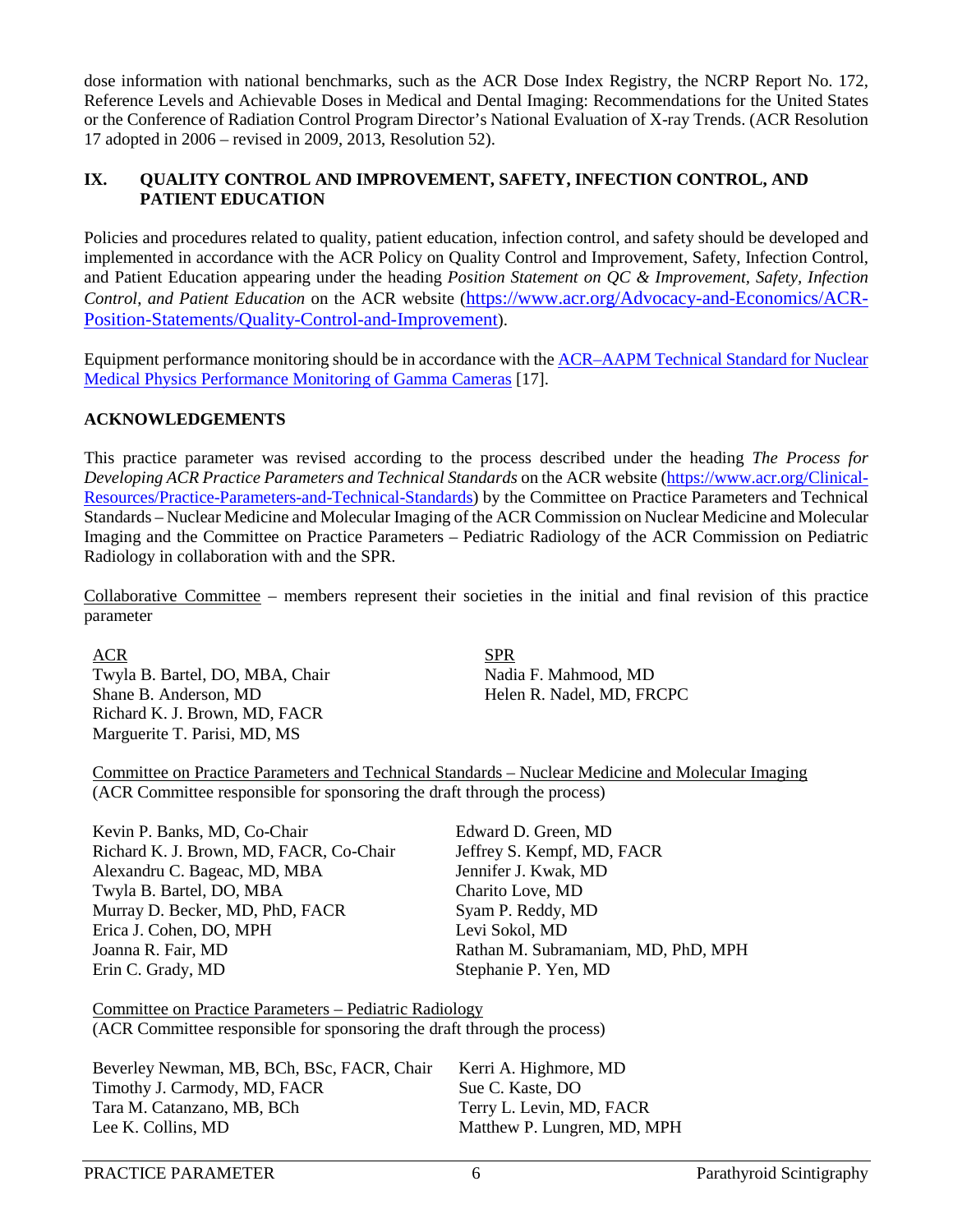Committee on Practice Parameters – Pediatric Radiology Kassa Darge, MD, PhD Helen R. Nadel, MD Monica S. Epelman, MD Sumit Pruthi, MBBS Dorothy L. Gilbertson-Dahdal, MD Pallavi Sagar, MD Safwan S. Halabi, MD Richard B. Towbin, MD, FACR

Don C. Yoo, MD, FACR, Chair of the Commission Nuclear Medicine and Nuclear Medicine Richard A. Barth, MD, FACR, Chair, Commission on Pediatric Radiology Jacqueline Anne Bello, MD, FACR, Chair, Commission on Quality and Safety Matthew S. Pollack, MD, FACR, Chair, Committee on Practice Parameters and Technical Standards Mary S. Newell, MD, FACR, Vice Chair, Committee on Practice Parameters and Technical Standards

Comments Reconciliation Committee

Gregory N. Nicola, MD, FACR, Chair Sachin Kumbhar, MD Catherine J. Everett, MD, MBA, FACR, Co-Chair Nadia F. Mahmood, MD Shane B. Anderson, MD Helen R. Nadel, MD, FRCPC Kevin P. Banks, MD Mary S. Newell, MD, FACR Twyla B. Bartel, DO Beverley Newman, MB, BCh, BSc, FACR Richard A. Barth, MD, FACR Marguerite T. Parisi, MD, MS Jacqueline A. Bello, MD, FACR Matthew S. Pollack, MD, FACR Richard K. J. Brown, MD, FACR Timothy L. Swan, MD, FACR Richard Duszak, Jr., MD, FACR Don C. Yoo, MD, FACR Bennett S. Greenspan, MD, MS, FACR

# **REFERENCES**

- <span id="page-6-0"></span>**1**. Medas F, Erdas E, Longheu A, et al. Retrospective evaluation of the pre- and postoperative factors influencing the sensitivity of localization studies in primary hyperparathyroidism. *Int J Surg.* 2016;25:82-87.
- <span id="page-6-1"></span>2. Nichols KJ, Tronco GG, Palestro CJ. Influence of Multigland Parathyroid Disease on 99mTc-Sestamibi SPECT/CT. *Clinical nuclear medicine.* 2016;41(4):282-288.
- <span id="page-6-2"></span>3. American College of Radiology. ACR–SPR technical standard for diagnostic procedures using radiopharmaceuticals 2016; Available at: https:/[/www.acr.org/-/media/ACR/Files/Practice-](http://www.acr.org/-/media/ACR/Files/Practice-Parameters/Radiopharmaceuticals.pdf?la=en)[Parameters/Radiopharmaceuticals.pdf?la=en.](http://www.acr.org/-/media/ACR/Files/Practice-Parameters/Radiopharmaceuticals.pdf?la=en) Accessed July 3, 2018.
- <span id="page-6-3"></span>4. American College of Radiology. ACR–SPR practice parameter for imaging pregnant or potentially pregnant adolescents and women with ionizing radiation 2013; Available at: https:/[/www.acr.org/-](http://www.acr.org/-/media/ACR/Files/Practice-Parameters/Pregnant-Pts.pdf) [/media/ACR/Files/Practice-Parameters/Pregnant-Pts.pdf.](http://www.acr.org/-/media/ACR/Files/Practice-Parameters/Pregnant-Pts.pdf) Accessed December 12, 2016.
- 5. Demeter S, Applegate KE, Perez M. Internet-based ICRP resource for healthcare providers on the risks and benefits of medical imaging that uses ionising radiation. *Annals of the ICRP.* 2016;45(1 Suppl):148-155.
- 6. International Commission on Radiological Protection. *Pregnancy and medical radiation.* ICRP Publication 84, Annals of the ICRP 2000; 30:1.
- <span id="page-6-4"></span>7. Kettle AG, O'Doherty MJ. Parathyroid imaging: how good is it and how should it be done? *Seminars in nuclear medicine.* 2006;36(3):206-211.
- <span id="page-6-7"></span>8. Lavely WC, Goetze S, Friedman KP, et al. Comparison of SPECT/CT, SPECT, and planar imaging with singleand dual-phase (99m)Tc-sestamibi parathyroid scintigraphy. *Journal of nuclear medicine : official publication, Society of Nuclear Medicine.* 2007;48(7):1084-1089.
- 9. Winzelberg GG, Hydovitz JD. Radionuclide imaging of parathyroid tumors: historical perspectives and newer techniques. *Seminars in nuclear medicine.* 1985;15(2):161-170.
- <span id="page-6-8"></span>10. Eslamy HK, Ziessman HA. Parathyroid scintigraphy in patients with primary hyperparathyroidism: 99mTc sestamibi SPECT and SPECT/CT. *Radiographics : a review publication of the Radiological Society of North America, Inc.* 2008;28(5):1461-1476.
- <span id="page-6-5"></span>11. Stack Jr. BC, Bodenner D, Bartel TB. *Medical and Surgical Treatment of Parathyroid Diseases: An Evidence-Based Approach*: Springer Publishing; 2016.
- <span id="page-6-6"></span>12. Treves ST. *Pediatric Nuclear Medicine and Molecular Imaging*: Springer Publishing; 2014.